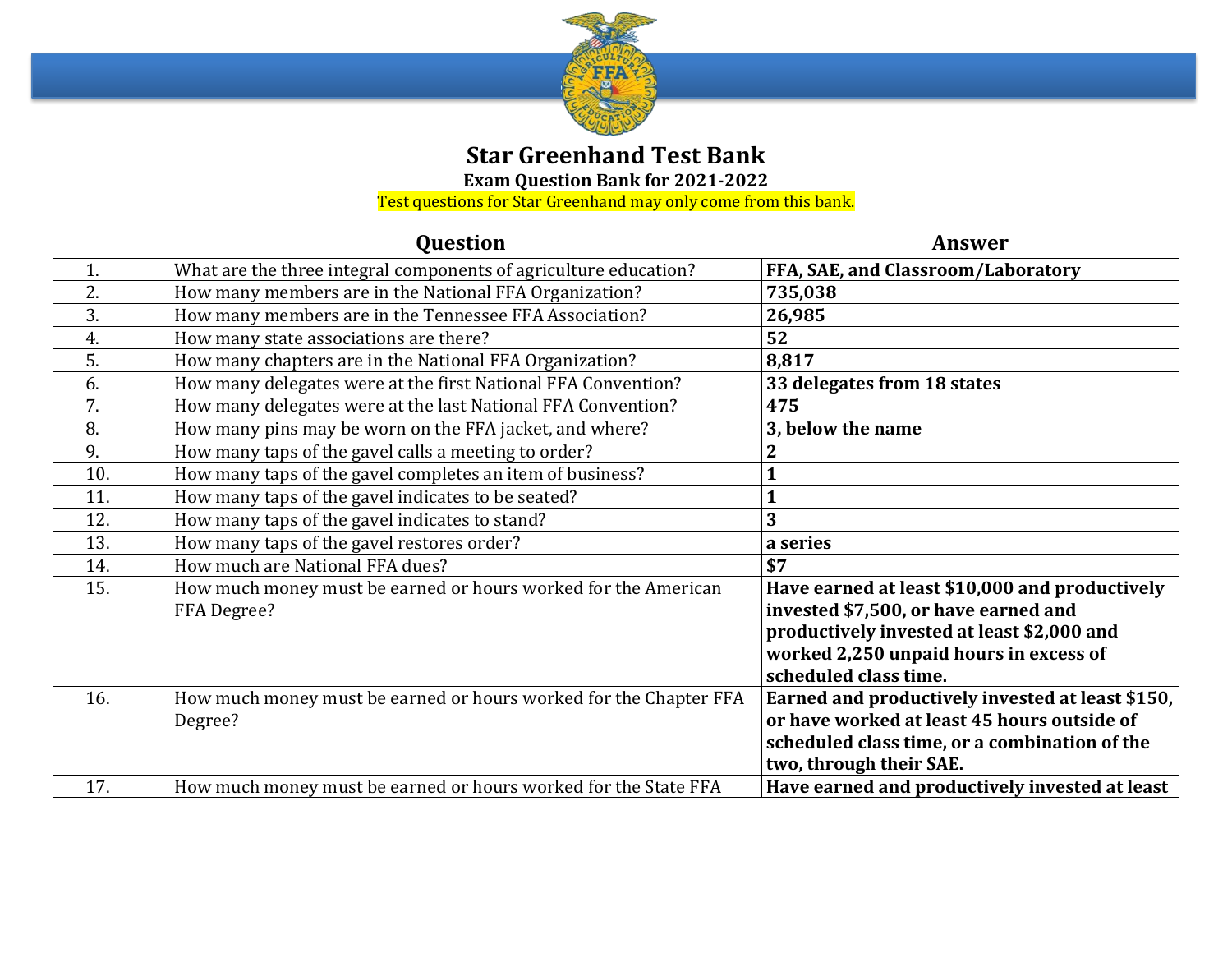|     | Degree?                                                                                         | \$1,000, or have worked at least 300 hours<br>outside of schedule class time through an SAE. |
|-----|-------------------------------------------------------------------------------------------------|----------------------------------------------------------------------------------------------|
| 18. | How much were the first National FFA dues?                                                      | \$0.10                                                                                       |
| 19. | How often is FFA New Horizons published?                                                        | two times a year                                                                             |
| 20. | Who is the Tennessee FFA Executive Secretary                                                    | <b>Ryan Inman</b>                                                                            |
| 21. | Who are the Tennessee FFA Regional Consultants?                                                 | <b>West Tennessee- VACANT</b>                                                                |
|     |                                                                                                 | <b>East Tennessee-Stena Meadows</b>                                                          |
|     |                                                                                                 | Middle Tennessee- VACANT                                                                     |
| 22. | Who is the TN Agriculture, Food & Natural Resources Consultant and<br><b>State FFA Advisor?</b> | <b>Steve Gass</b>                                                                            |
| 23. | Who is Governor of the state of Tennessee?                                                      | <b>Bill Lee</b>                                                                              |
| 24. | Who is the Tennessee Commissioner of Agriculture?                                               | Dr. Charlie Hatcher                                                                          |
| 25. | What is the Tennessee State FFA website address?                                                | www.tnffa.org                                                                                |
| 26. | Who is the Tennessee Commissioner of Education?                                                 | Dr. Penny Schwinn                                                                            |
| 27. | Who is the US Secretary of Agriculture                                                          | <b>Tom Vilsack</b>                                                                           |
| 28. | Name the current Tennessee FFA State Officers, their positions, and                             | <b>President - Harrison Falcofsky, Stewarts Creek</b>                                        |
|     | their home chapter.                                                                             | <b>Treasurer - Sophie Helton, Stone</b>                                                      |
|     |                                                                                                 | <b>Secretary - Nic Bradley, Lincoln County</b>                                               |
|     |                                                                                                 | Sentinel - Madison McDonald, Wilson Central                                                  |
|     |                                                                                                 | Reporter - Katie McKinney, David Crockett                                                    |
|     |                                                                                                 | <b>East VP</b> - Kallie Renner, South Greene                                                 |
|     |                                                                                                 | Middle VP - Kailee Scott, Jr, Lebanon                                                        |
|     |                                                                                                 | <b>West VP - Ethan Hall, Scotts Hill</b>                                                     |
| 29. | state to be chartered.<br>Tennessee was the                                                     | 27th                                                                                         |
| 30. | What do the letters CDE stand for?                                                              | <b>Career Development Event</b>                                                              |
| 31. | What do the letters LDE stand for?                                                              | <b>Leadership Development Event</b>                                                          |
| 32. | What do the letters SAE stand for?                                                              | <b>Supervised Agriculture Experience</b>                                                     |
| 33. | What do the letters AFNR stand for?                                                             | <b>Agriculture, Food and Natural Resources</b>                                               |
| 34. | What do the letters POA stand for?                                                              | <b>Program of Activities</b>                                                                 |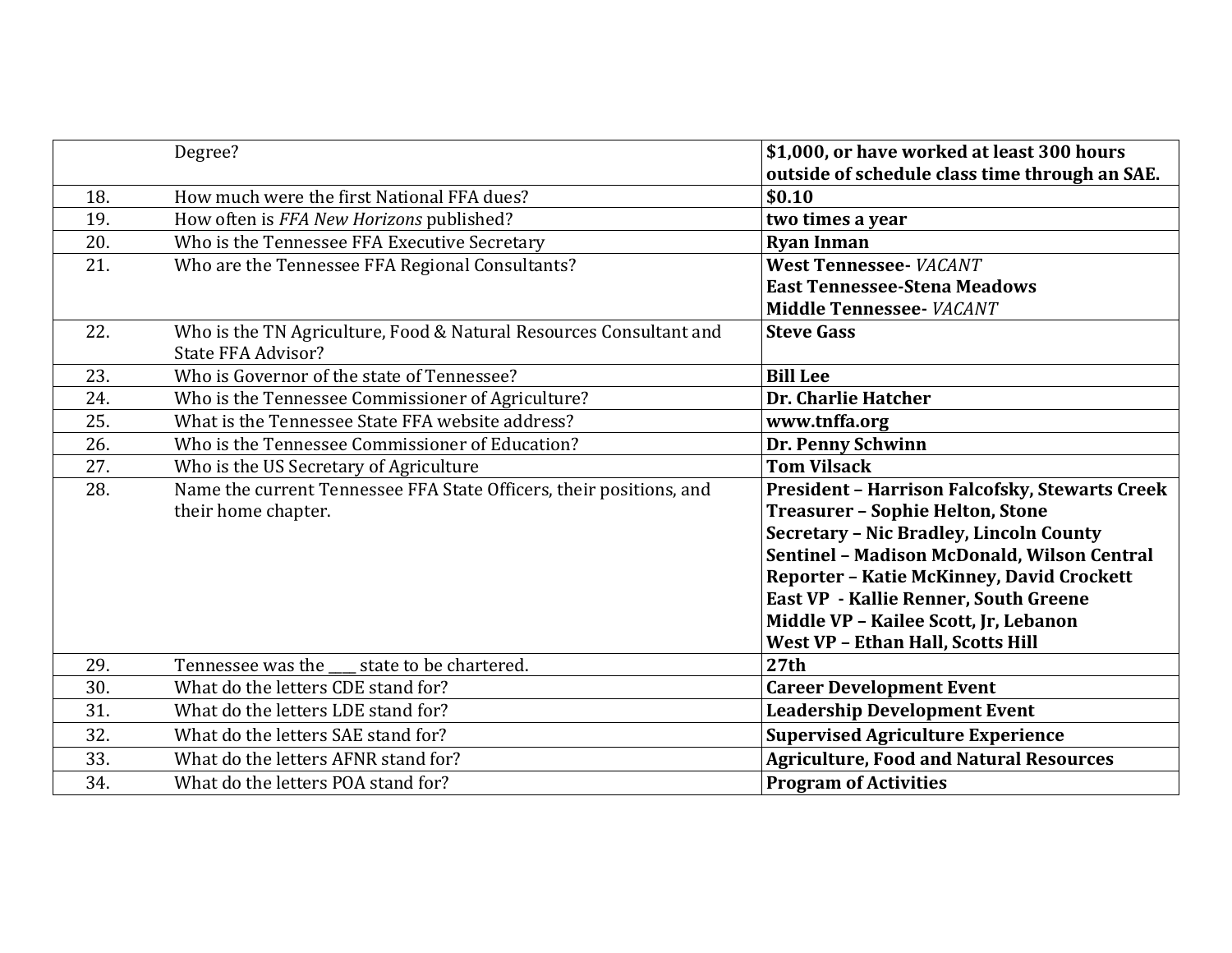| 35. | What is a Program Of Activities?                                   | A chapter's written record of their yearly        |
|-----|--------------------------------------------------------------------|---------------------------------------------------|
|     |                                                                    | activities                                        |
| 36. | What are the 3 Divisions of a POA?                                 | <b>Growing Leaders</b>                            |
|     |                                                                    | <b>Building Communities</b>                       |
|     |                                                                    | <b>Strengthening Agriculture</b>                  |
| 37. | What are the five degrees of the FFA?                              | Discovery, Greenhand, Chapter, State, &           |
|     |                                                                    | American                                          |
| 38. | What are the levels of the FFA?                                    | local, (possible district, area, region, or       |
|     |                                                                    | federation) state, national                       |
| 39. | What are the three kinds of FFA membership?                        | <b>Active, Honorary and Alumni</b>                |
| 40. | What material is the Official FFA Jacket made of?                  | Corduroy                                          |
| 41. | What are the four regions of the National FFA?                     | Western, Central, Southern, Eastern               |
| 42. | What are the official FFA colors?                                  | national blue and corn gold                       |
| 43. | What are the 6 constitutional FFA offices?                         | president, vice-president, secretary, treasurer,  |
|     |                                                                    | reporter, sentinel                                |
| 44. | What is the most recognized symbol of the FFA?                     | the jacket                                        |
| 45. | What is the maximum age of active membership?                      | A member may retain active membership until       |
|     |                                                                    | Nov. 30 following his or her fourth National FFA  |
|     |                                                                    | Convention after graduation from high school,     |
|     |                                                                    | special membership extension waivers can be       |
|     |                                                                    | given for those who participate in international  |
|     |                                                                    | programs                                          |
| 46. | What chapter equipment (paraphernalia) should be displayed at each | chairs, podium, 1 gavel and block, a complete     |
|     | meeting?                                                           | set of officer stations (symbols), American Flag, |
|     |                                                                    | <b>Official FFA Manuals</b>                       |
| 47. | What congressional act established vocational agriculture?         | <b>Smith-Hughes Act of 1917</b>                   |
| 48. | What are the three types of FFA Alumni Membership?                 | Associate, Annual/Affiliate, and Lifetime         |
| 49. | What is the Official FFA Salute?                                   | <b>The Pledge of Allegiance</b>                   |
| 50. | What is the official name for Tennessee's FFA camp?                | TN FFA Leadership Training Camp/                  |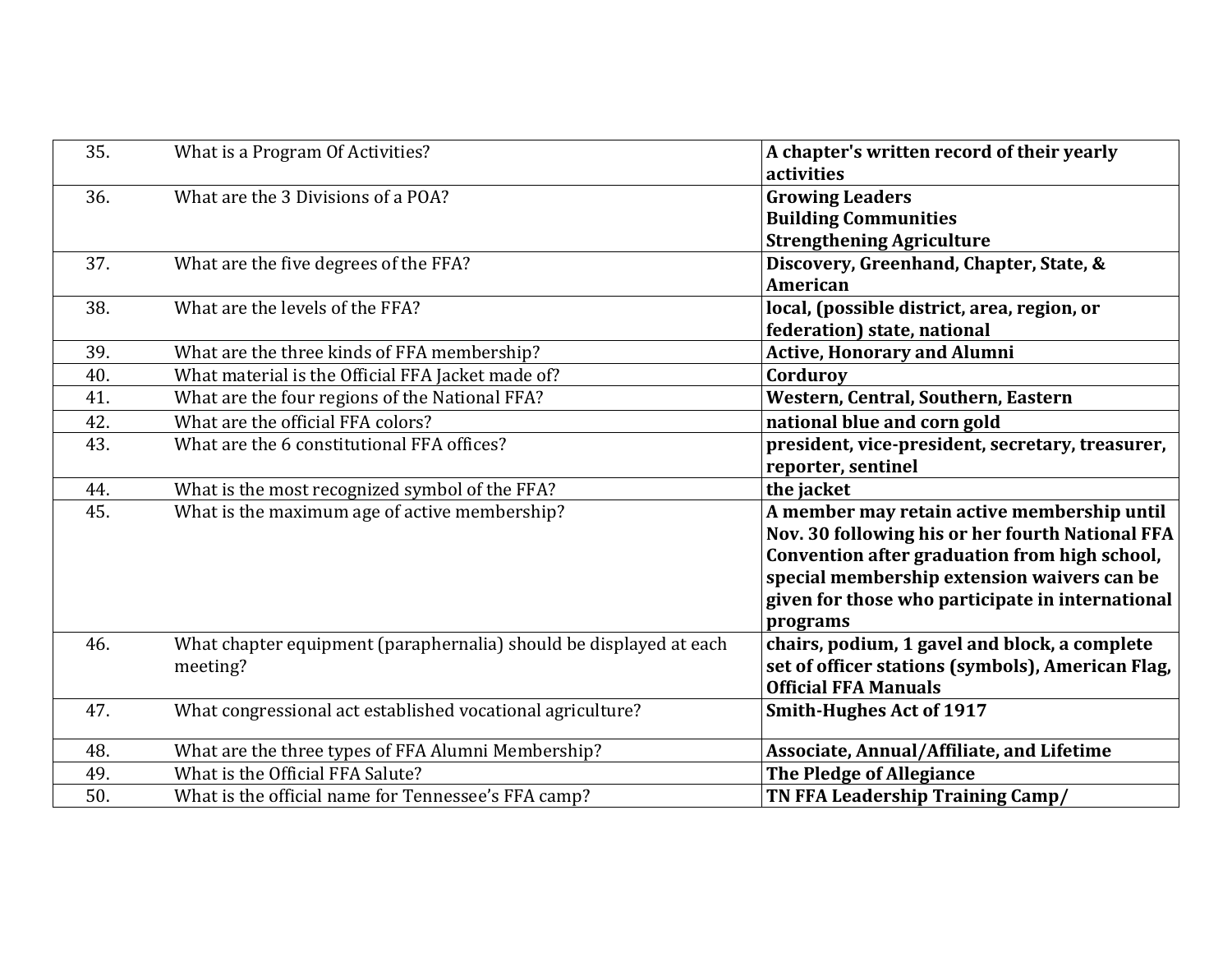|     |                                                                  | <b>Camp Clements</b>                                  |
|-----|------------------------------------------------------------------|-------------------------------------------------------|
| 51. | Where is Camp Clements located?                                  | Doyle, TN                                             |
| 52. | Along what river is Camp Clements located?                       | <b>Caney Fork</b>                                     |
| 53. | What is the official name of the FFA magazine?                   | <b>FFA New Horizons</b>                               |
| 54. | What is the symbol of the American FFA Degree?                   | <b>Golden Key</b>                                     |
| 55. | Who is the TAAE president?                                       | <b>Elizabeth Flanagan</b>                             |
| 56. | What do the letters TAAE stand for?                              | <b>Tennessee Association of Agriculture Educators</b> |
| 57. | What do the letters ILSSO stand for?                             | <b>International Leadership Seminar for State</b>     |
|     |                                                                  | <b>Officers</b>                                       |
| 58. | What do the letters PLOW stand for?                              | <b>Passing Literacy OnWard</b>                        |
| 59. | What do the letters WLC stand for?                               | <b>Washington Leadership Conference</b>               |
| 60. | What metal is the American FFA Degree pin made of?               | Gold                                                  |
| 61. | What metal is the Chapter FFA Degree pin made of?                | <b>Silver</b>                                         |
| 62. | What metal is the Greenhand FFA Degree pin made of?              | <b>Bronze</b>                                         |
| 63. | What metal is the State FFA Degree pin made of?                  | Gold                                                  |
| 64. | What parliamentary procedure rules does the FFA use?             | Robert's Rules of Order - Newly Revised 12th          |
|     |                                                                  | <b>Edition</b>                                        |
| 65. | What pins may be worn above the name on the FFA jacket?          | <b>State or American FFA Degree</b>                   |
| 66. | What pins may be worn on the FFA jacket?                         | Highest office, highest degree, highest               |
|     |                                                                  | award/honor                                           |
| 67. | What schools can have an FFA chapter?                            | Schools with agriculture programs governed by         |
|     |                                                                  | the state                                             |
| 68. | What three rankings can a chapter receive on the national level? | National 1, 2, or 3 Star                              |
| 69. | What three rankings can a chapter receive on the state level?    | <b>Gold, Silver, or Bronze</b>                        |
| 70. | What was the forerunner of the FFA?                              | <b>Future Farmers of Virginia</b>                     |
| 71. | What was the NFA?                                                | <b>New Farmers of America</b>                         |
| 72. | Who was enrolled in the NFA?                                     | African-American farm boys enrolled in                |
|     |                                                                  | agriculture education courses                         |
| 73. | What was the original name of the FFA magazine?                  | <b>The National Future Farmer</b>                     |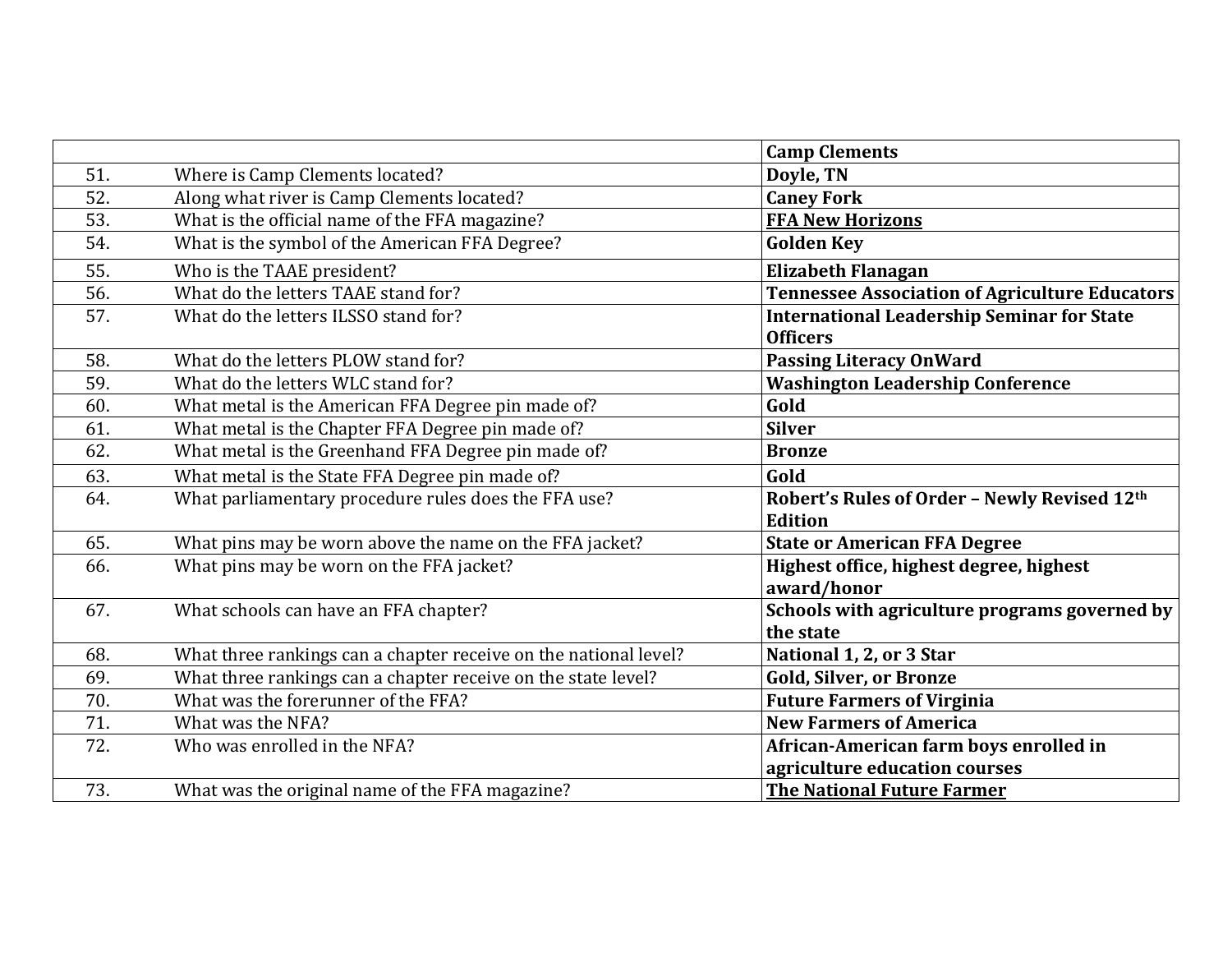| 74. | What was the original name of the FFA?                                  | <b>Future Farmers of America</b>      |
|-----|-------------------------------------------------------------------------|---------------------------------------|
| 75. | When is National FFA Week?                                              | week of George Washington's birthday, |
|     |                                                                         | <b>February</b>                       |
| 76. | Who was the first state advisor for the Tennessee FFA?                  | <b>Dudley M. Clements</b>             |
| 77. | When was the Future Farmers of Tennessee established?                   | 1927                                  |
| 78. | In what year did Tennessee receive its charter from the National Future | 1929                                  |
|     | <b>Farmers of America?</b>                                              |                                       |
| 79. | When was the FFA formed?                                                | 1928, 1st National Convention         |
| 80. | When were the FFA colors selected?                                      | 1929, 2nd National Convention         |
| 81. | When was the FFA Creed adopted?                                         | 1930, 3rd National Convention         |
| 82. | When was the Official FFA Jacket adopted?                               | 1933, 6th National Convention         |
| 83. | When did the FFA purchase part of George Washington's Estate?           | 1939                                  |
| 84. | When was the first National FFA Camp founded?                           | 1939                                  |
| 85. | When did the National FFA Foundation start?                             | 1944                                  |
| 86. | When was the National FFA Band formed?                                  | 1947                                  |
| 87. | When was the National FFA Chorus formed?                                | 1948                                  |
| 88. | When did the National FFA Supply Service start?                         | 1948                                  |
| 89. | When did National FFA Week begin?                                       | 1948                                  |
| 90. | When did the FFA receive its Federal Charter?                           | 1950                                  |
| 91. | When was the FFA Code of Ethics adopted?                                | 1952                                  |
| 92. | When did the U.S. Post Office issue the FFA a stamp?                    | 1953                                  |
| 93. | When did the NFA and FFA consolidate?                                   | 1965                                  |
| 94. | When was the FFA Creed revised?                                         | 1965 & 1990/                          |
|     |                                                                         | 38th and 63rd National Convention     |
| 95. | When were girls admitted to the FFA?                                    | 1969                                  |
| 96. | When did the National FFA Alumni start?                                 | 1971                                  |
| 97. | In what year were FFA Official Dress standards created by delegates at  | 1973                                  |
|     | the National FFA Convention?                                            |                                       |
| 98. | When was the name of the FFA changed?                                   | 1988                                  |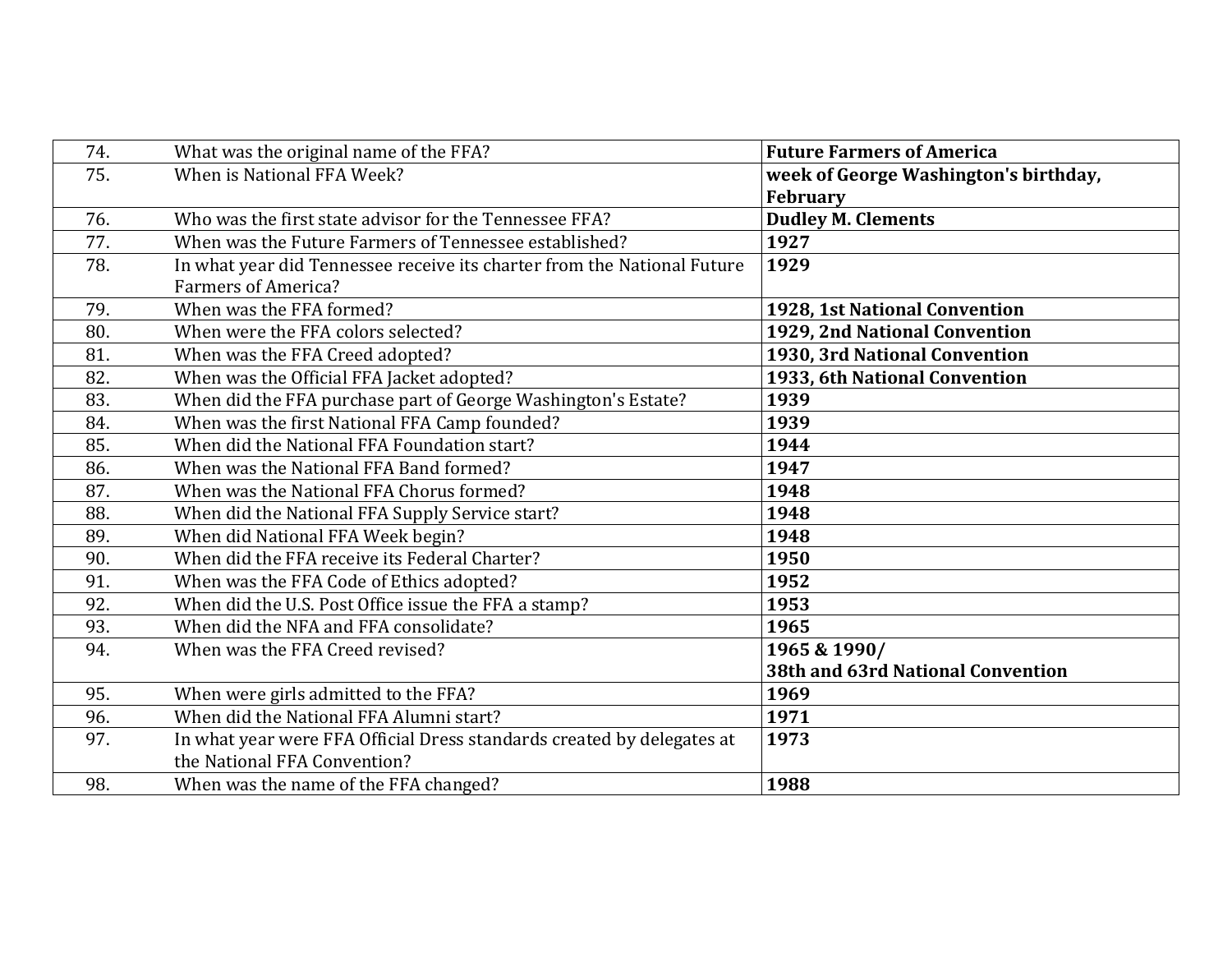| 99.  | In what year did the National FFA Alumni Association change its name | 2018                                      |
|------|----------------------------------------------------------------------|-------------------------------------------|
|      | to National FFA Alumni and Supporters                                |                                           |
| 100. | When was the name of the magazine changed?                           | 1989                                      |
| 101. | Where is Tennessee State Convention held?                            | <b>Gatlinburg, TN</b>                     |
| 102. | Where is National FFA Convention currently held?                     | <b>Indianapolis, IN</b>                   |
| 103. | Where is the Tennessee Commissioner of Agriculture's office?         | <b>Ellington Agricultural Center</b>      |
| 104. | What is the National FFA Organization's website address?             | www.ffa.org                               |
| 105. | What is the Tennessee FFA Association's website address?             | https://tnffa.org                         |
| 106. | Where was National FFA Camp held?                                    | <b>George Washington's estate</b>         |
| 107. | Where was the first National Convention located?                     | Hotel Baltimore - Kansas City, Missouri   |
| 108. | Where was the first National FFA Center located?                     | Alexandria, Virginia                      |
| 109. | Who is the "Father of the FFA?"                                      | <b>Henry Groseclose</b>                   |
| 110. | Who is the Chairman of the Tennessee FFA Foundation?                 | <b>Phillip Baker</b>                      |
| 111. | Who is the Executive Director of the Tennessee FFA Foundation?       | <b>Chelsea Rose</b>                       |
| 112. | Who is the Development Coordinator of the Tennessee FFA              | <b>Marisa Hughes</b>                      |
|      | Foundation?                                                          |                                           |
| 113. | Who is the Camp Operations Manager for FFA Camp Clements?            | <b>Shannon Turner</b>                     |
| 114. | Who is the Camp Facilities Manager for FFA Camp Clements             | <b>Ben Grissom</b>                        |
| 115. | Who is the CEO of the National FFA Organization                      | <b>Scott Stump</b>                        |
| 116. | Who is the National FFA Advisor?                                     | Dr. James Woodard                         |
| 117. | Who is the National FFA Executive Secretary?                         | <b>Cheryl Zimmerman</b>                   |
| 118. | Who is the Tennessee FFA Alumni President?                           | <b>Patty Gass</b>                         |
| 119. | Who was the most recent FFA member to represent TN as a National     | Nick Baker, National Secretary, 2015-2016 |
|      | FFA Officer?                                                         |                                           |
| 120. | Who leads the National FFA Organization?                             | <b>FFA Board of Directors</b>             |
| 121. | Who was the first African-American National FFA President?           | <b>Corey Flournoy, Illinois</b>           |
| 122. | Who was the first African American female to be elected National FFA | Breanna Holbert, California               |
|      | President                                                            |                                           |
| 123. | Who was the first female National FFA President?                     | Jan Eberly, California                    |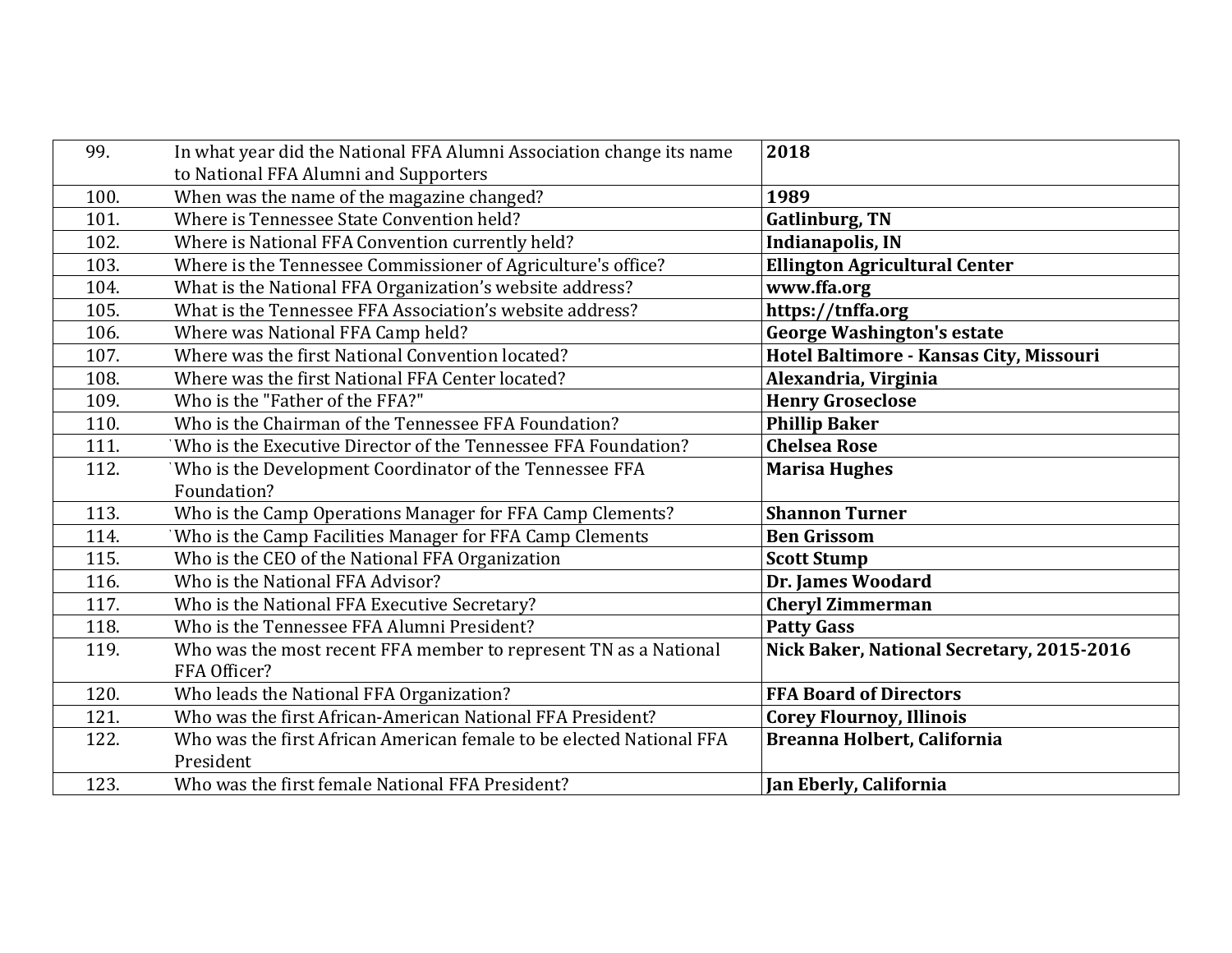| 124. | Who was the first female president of Tennessee FFA?                                  | <b>Pam Farmer (Chowning)</b>                          |
|------|---------------------------------------------------------------------------------------|-------------------------------------------------------|
| 125. | Who was the first female Tennessee FFA State Officer?                                 | <b>Debbie Jennings</b>                                |
| 126. | Who was the first National FFA Advisor?                                               | Dr. C.H. Lane                                         |
| 127. | Who was the first National FFA President?                                             | Leslie Applegate, New Jersey                          |
| 128. | Who was the first Tennessee FFA State President?                                      | <b>Donald Moore, Cookeville FFA</b>                   |
| 129. | Who was the first Star Farmer of America?                                             | <b>Carlton Patton - Arkansas (1929)</b>               |
| 130. | Who was the longest serving Tennessee FFA State Advisor?                              | <b>Kenneth K. Mitchell</b>                            |
| 131. | Who wears FFA jackets with only emblems on the back?                                  | <b>National Officers</b>                              |
| 132. | Who wrote the FFA Creed? When?                                                        | <b>Erwin Milton Tiffany in 1930</b>                   |
| 133. | What is the FFA Mission?                                                              | FFA makes a positive difference in the lives of       |
|      |                                                                                       | students by developing their potential for            |
|      |                                                                                       | premier leadership, personal growth and               |
|      |                                                                                       | career success through agricultural education.        |
| 134. | What is the FFA Motto?                                                                | Learning to Do,                                       |
|      |                                                                                       | Doing to learn.                                       |
|      |                                                                                       | Earning to live,                                      |
|      |                                                                                       | Living to serve.                                      |
| 135. | Name the current National FFA Officers, their positions, and their home               | <b>President - Cole Baerlocher, Washington</b>        |
|      | state. (Note - This was updated after the 92 <sup>nd</sup> National FFA Convention in | Secretary - Jackson Sylvester, Deleware               |
|      | October 2019)                                                                         | <b>Eastern Region Vice President - Mallory White,</b> |
|      |                                                                                       | Kentucky                                              |
|      |                                                                                       | <b>Western Region Vice President - Josiah</b>         |
|      |                                                                                       | Cruikshank, Oregon                                    |
|      |                                                                                       | <b>Southern Region Vice President - Erik</b>          |
|      |                                                                                       | Robinson, Georgia                                     |
|      |                                                                                       | <b>Central Region Vice President - Cortney</b>        |
|      |                                                                                       | Zimmerman, Wisconsin                                  |
| 136. | Which FFA Degree is only available to middle school student enrolled in               | <b>Discovery Degree</b>                               |
|      | agriculture education classes?                                                        |                                                       |
| 137. | What is the name of the program that provides deserving members                       | <b>Give the Gift of Blue</b>                          |